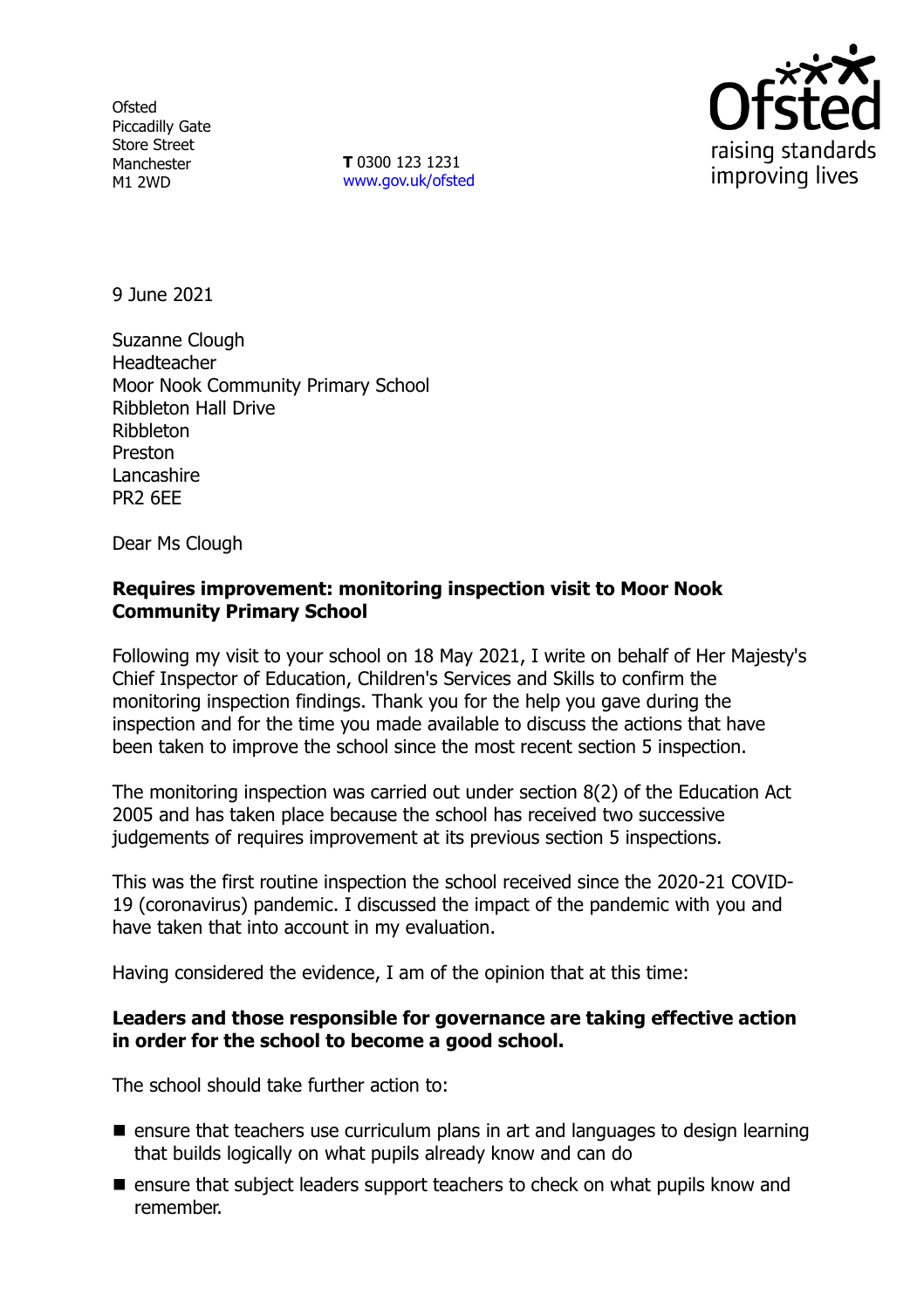

# **Context**

Since the last inspection, one member of the senior leadership team has left the school. One new assistant headteacher and one new teacher have been appointed. One new governor has joined the school.

Since September 2020, the school has faced a period of turbulence due to considerable levels of pupil and staff absence caused by COVID-19. Your plans to improve the school have continued, although at a slower rate than you anticipated.

## **Main findings**

You, school leaders and governors have identified and prioritised the right actions to improve the school. Experienced senior leaders have provided subject leaders with effective support. This support has helped subject leaders to develop their curriculum expertise and hone their leadership skills. Leaders check routinely that their work is bringing about the necessary improvements. This is helping to ensure that pupils benefit from a better quality of education. You have successfully laid strong foundations for future improvement.

Since the previous inspection, you have made substantial improvements to many aspects of the school's curriculum. Firstly, you and other leaders ensured that new curriculum plans were suitably ambitious, including for disadvantaged pupils and those pupils with special educational needs and/or disabilities. Subsequently, in each subject, leaders set about identifying what pupils, including children in the early years, need to learn and when.

Due to the impact of COVID-19, some of leaders' work to develop the curriculum has been delayed. As a result, subjects are now at different stages of development. For example, subject curriculums in science, English, mathematics, and history are clearly designed and delivered well. In these subjects, pupils make links between new learning and what they have learned previously, helping them to know and remember more. In other subjects, such as art and languages, subject leaders have only recently started to deliver the improved curriculums. In these subjects, there are times when pupils are unable to build effectively on what they have learned before.

Subject leaders continue to review and refine their systems to check what pupils know and remember. This work is more advanced in subjects such as English and mathematics. In these subjects, teachers use assessment information well to check on pupils' learning. Teachers use this assessment information effectively to shape their planning for future learning. However, this is not as well established in other subjects. This means that teachers do not have an accurate understanding of what some pupils know and can do in some subjects.

You have continued to develop the school's consistent approach to the teaching of early reading and phonics, including in the early years. You have invested in reading